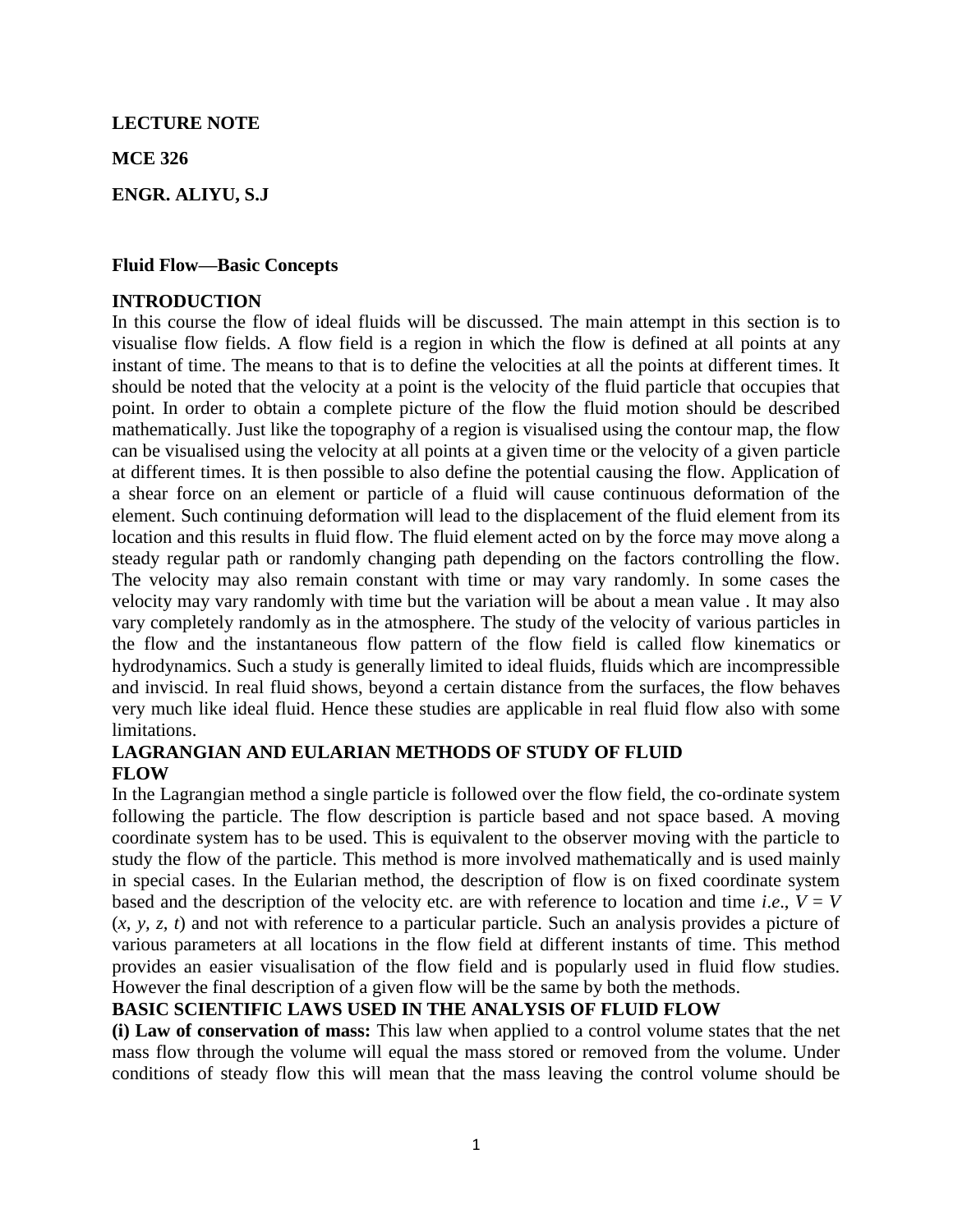equal to the mass entering the volume. The determination of flow velocity for a specified mass flow rate and flow area is based on the continuity equation derived on the basis of this law.

**(ii) Newton's laws of motion:** These are basic to any force analysis under various conditions of flow. The resultant force is calculated using the condition that it equals the rate of change of momentum. The reaction on surfaces are calculated on the basis of these laws. Momentum equation for flow is derived based on these laws.

**(iii) Law of conservation of energy:** Considering a control volume the law can be stated as "the energy flow into the volume will equal the energy flow out of the volume under steady conditions". This also leads to the situation that the total energy of a fluid element in a steady flow field is conserved. This is the basis for the derivation of Euler and Bernoulli equations for fluid flow.

**(iv) Thermodynamic laws:** are applied in the study of flow of compressible fluids.

# **FLOW OF IDEAL / INVISCID AND REAL FLUIDS**

Ideal fluid is nonviscous and incompressible. Shear force between the boundary surface and fluid or between the fluid layers is absent and only pressure forces and body forces are controlling. Real fluids have viscosity and surface shear forces are involved during flow. However the flow after a short distance from the surface is not affected by the viscous effects and approximates to ideal fluid flow. The results of ideal fluid flow analysis are found applicable in the study of flow of real fluids when viscosity values are small.

# **STEADY AND UNSTEADY FLOW**

In order to study the flow pattern it is necessary to classify the various types of flow. The classification will depend upon the constancy or variability of the velocity with time. In the next three sections, these are described. In steady flow the property values at a location in the flow are constant and the values do not vary with time. The velocity or pressure at a point remains constant with time. These can be expressed as  $V = V(x, y, z)$ ,  $P = P(x, y, z)$  etc. In steady flow a picture of the flow field recorded at different times will be identical. In the case of unsteady flow, the properties vary with time or  $V = V(x, y, z, t)$ ,  $P = P(x, y, z, t)$  where *t* is time. In unsteady flow the appearance of the flow field will vary with time and will be constantly changing. In turbulent flow the velocity at any point fluctuates around a mean value, but the mean value at a point over a period of time is constant. For practical purposes turbulent flow is considered as steady flow as long as the mean value of properties do not vary with time.

# **COMPRESSIBLE AND INCOMPRESSIBLE FLOW**

If the density of the flowing fluid is the same all over the flow field at all times, then such flow is called incompressible flow. Flow of liquids can be considered as incompressible even if the density varies a little due to temperature difference between locations. Low velocity flow of gases with small changes in pressure and temperature can also be considered as incompressible flow. Flow through fans and blowers is considered incompressible as long as the density variation is below 5%. If the density varies with location, the flow is called compressible flow. In this chapter the study is mainly on incompressible flow.

# **LAMINAR AND TURBULENT FLOW**

If the flow is smooth and if the layers in the flow do not mix macroscopically then the flow is called laminar flow. For example a dye injected at a point in laminar flow will travel along a continuous smooth line without generally mixing with the main body of the fluid. Momentum, heat and mass transfer between layers will be at molecular level of pure diffusion. In laminar flow layers will glide over each other without mixing. In turbulent flow fluid layers mix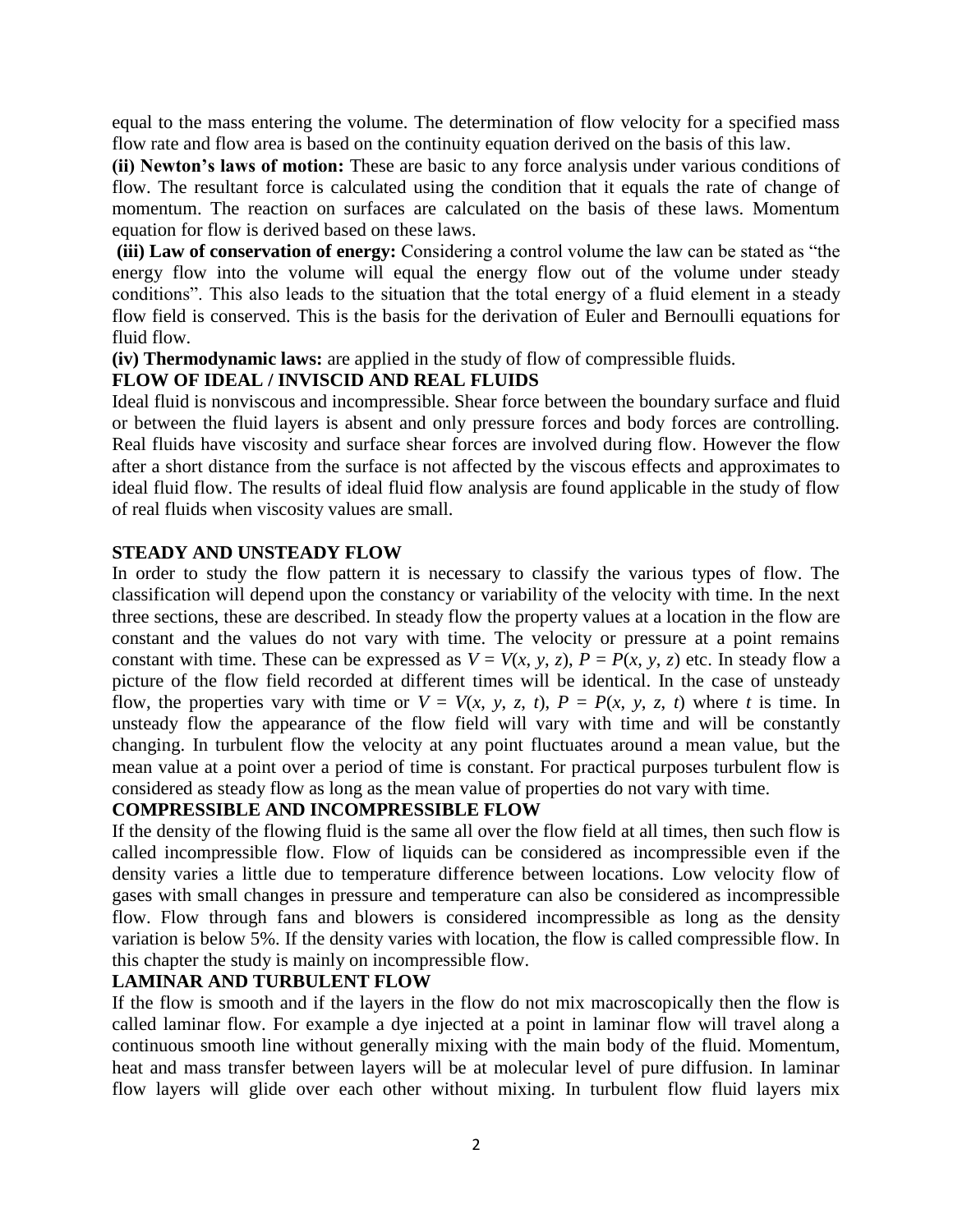macroscopically and the velocity/temperature/mass concentration at any point is found to vary with reference to a mean value over a time period. For example  $u = \overline{u} + u'$  where u is the velocity at an instant at a location and  $\overline{u}$  is the average velocity over a period of time at that location and  $u'$  is the fluctuating component. This causes higher rate of momentum/heat/mass transfer. A dye injected into such a flow will not flow along a smooth line but will mix with the main stream within a short distance. The difference between the flows can be distinguished by observing the smoke coming out of an incense stick. The smoke in still air will be found to rise along a vertical line without mixing. This is the laminar region. At a distance which will depend on flow conditions the smoke will be found to mix with the air as the flow becomes turbulent. Laminar flow will prevail when viscous forces are larger than inertia forces. Turbulence will begin where inertia forces begin to increase and become higher than viscous forces.

#### **CONCEPTS OF UNIFORM FLOW, REVERSIBLE FLOW AND THREE DIMENSIONAL FLOW**

If the velocity value at all points in a flow field is the same, then the flow is defined as uniform flow. The velocity in the flow is independent of location. Certain flows may be approximated as uniform flow for the purpose of analysis, though ideally the flow may not be uniform. If there are no pressure or head losses in the fluid due to frictional forces to be overcome by loss of kinetic energy (being converted to heat), the flow becomes reversible. The fluid can be restored to its original condition without additional work input. For a flow to be reversible, no surface or fluid friction should exist. The flow in a venturi (at low velocities) can be considered as reversible and the pressures upstream and downstream of the venturi will be the same in such a case. The flow becomes irreversible if there are pressure or head losses. If the components of the velocity in a flow field exist only in one direction it is called one dimensional flow and  $V = V(x)$ . Denoting the velocity components in *x*, *y* and *z* directions as *u*, *v* and *w*, in one dimensional flow two of the components of velocity will be zero. In two dimensional flow one of the components will be zero or  $V = V(x, y)$ . In three dimensional flow all the three components will exist and  $V =$ *V*( $x$ ,  $y$ ,  $z$ ). This describes the general steady flow situation. Depending on the relative values of  $u$ , *v* and *w* approximations can be made in the analysis. In unsteady flow  $V = V(x, y, z, t)$ .

# **VELOCITY AND ACCELERATION COMPONENTS**

The components of velocity can be designated as

$$
u = \frac{dx}{dt}, v = \frac{dy}{dt}
$$
 and  $w = \frac{dz}{dt}$   
where *t* is the time and *dx*, *dy*, *dz* are the displacements in the directions *x*, *y*, *z*.  
In general as  $u = u(x, y, z, t), v = v(x, y, z, t)$  and  $w = w(x, y, z, t)$   
Defining acceleration components as

$$
a_x = \frac{du}{dt}, a_y = \frac{dv}{dt} \text{ and } a_z = \frac{dw}{dt} \text{ as } u = u(x,y,z,t)
$$

$$
a_x = \frac{\partial u}{\partial x}\frac{\partial x}{\partial t} + \frac{\partial u}{\partial y}\frac{\partial y}{\partial t} + \frac{\partial u}{\partial z}\frac{\partial z}{\partial t} + \frac{\partial u}{\partial t}
$$

$$
= u \frac{\partial u}{\partial x} + v \frac{\partial u}{\partial y} + w \frac{\partial u}{\partial z} + \frac{\partial u}{\partial t}
$$
  
Similarly

Similarly,

$$
a_y = u \frac{\partial v}{\partial x} + v \frac{\partial v}{\partial y} + w \frac{\partial v}{\partial z} + \frac{\partial v}{\partial t}
$$

And

$$
a_z = u \frac{\partial w}{\partial x} + v \frac{\partial w}{\partial y} + w \frac{\partial w}{\partial z} + \frac{\partial v}{\partial t}
$$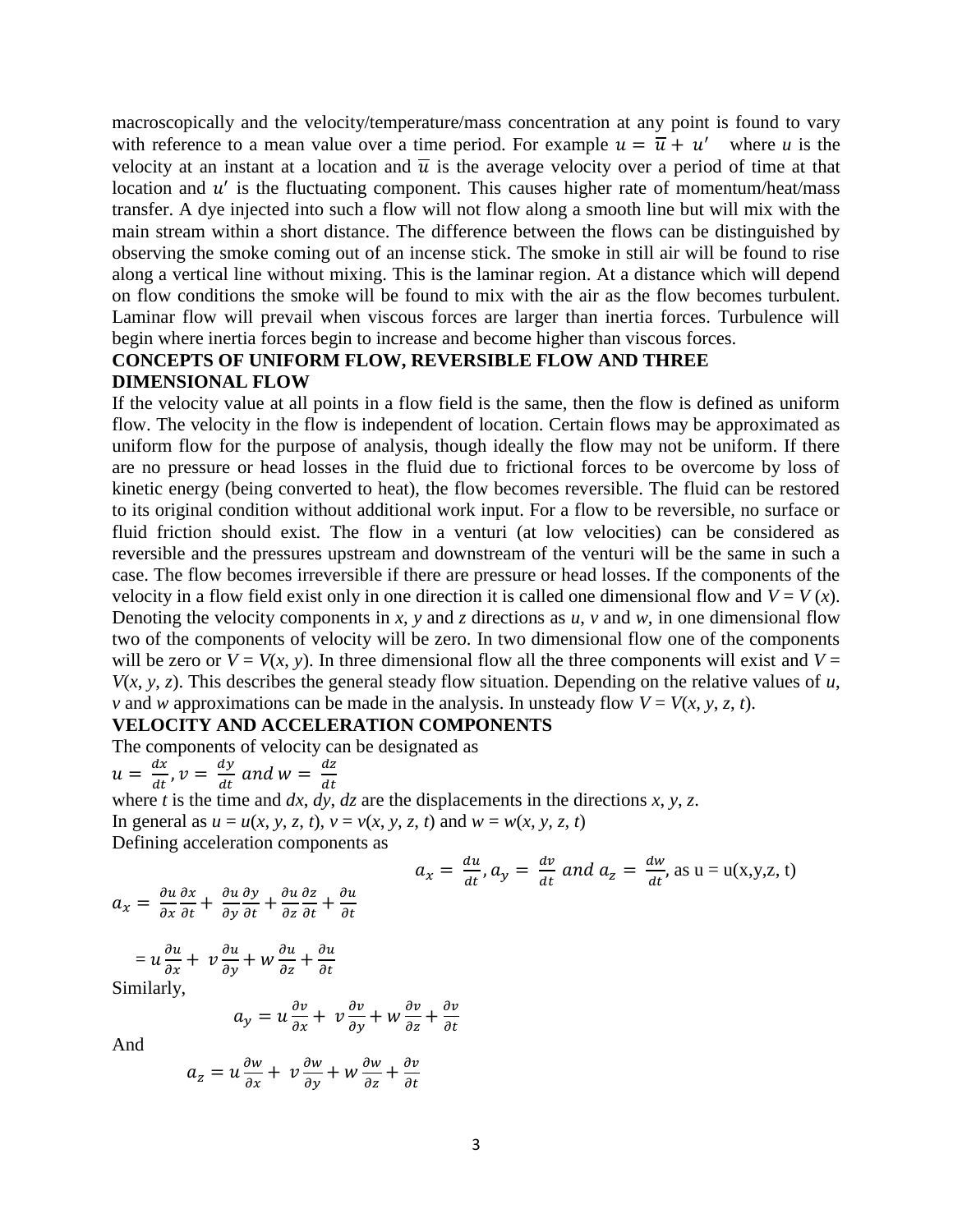The first three terms in each case is known as convective acceleration terms, because these represent the convective act of moving from one position to another. The last term is known as local accleration term, because the flow at a point is changing with time. Under steady flow conditions, only the convective acceleration terms will exist.

# **CONTINUITY EQUATION FOR FLOW—CARTESIAN CO-ORDINATES**



**Figure. 1** Derivation of continuity equation

Consider an element of size *dx*, *dy*, *dz* in the flow as shown in Fig. 1. Applying the law of conservation of mass, for a given time interval, The net mass flow into the element through all the surfaces

= The change in mass in the element.

First considering the  $y - z$  face, perpendicular to the *x* direction and located at *x*, the flow through face during time *dt* is given by

ρ*u dy dz dt* (1)

The flow through the  $y - z$  face at  $x + dx$  is given by

$$
\rho u dy dz dt + \frac{d}{dx} (\rho u dy dz dt) dx \qquad (2)
$$

The net mass flow in the *x* direction is the difference between the quantities given by (1) and (2) and is equal to

$$
\frac{d}{dx} \left( \rho u \right) dx \, dy \, dz \, dt \tag{3}
$$

Similarly the net mass through the faces  $z - x$  and  $x - y$  in y and z directions respectively are given by

$$
\frac{d}{dx} \left( \rho v \right) dx \, dy \, dz \, dt \tag{4}
$$

$$
\frac{d}{dx} \left( \rho w \right) dx \, dy \, dz \, dt \tag{5}
$$

The change in the mass in the control volume equals the rate of change of density  $\times$  volume  $\times$ time or

$$
\frac{d}{dx} dx dy dz dt
$$
 (6)

The sum of these quantities should equal zero, cancelling common terms *dx dy dz dt*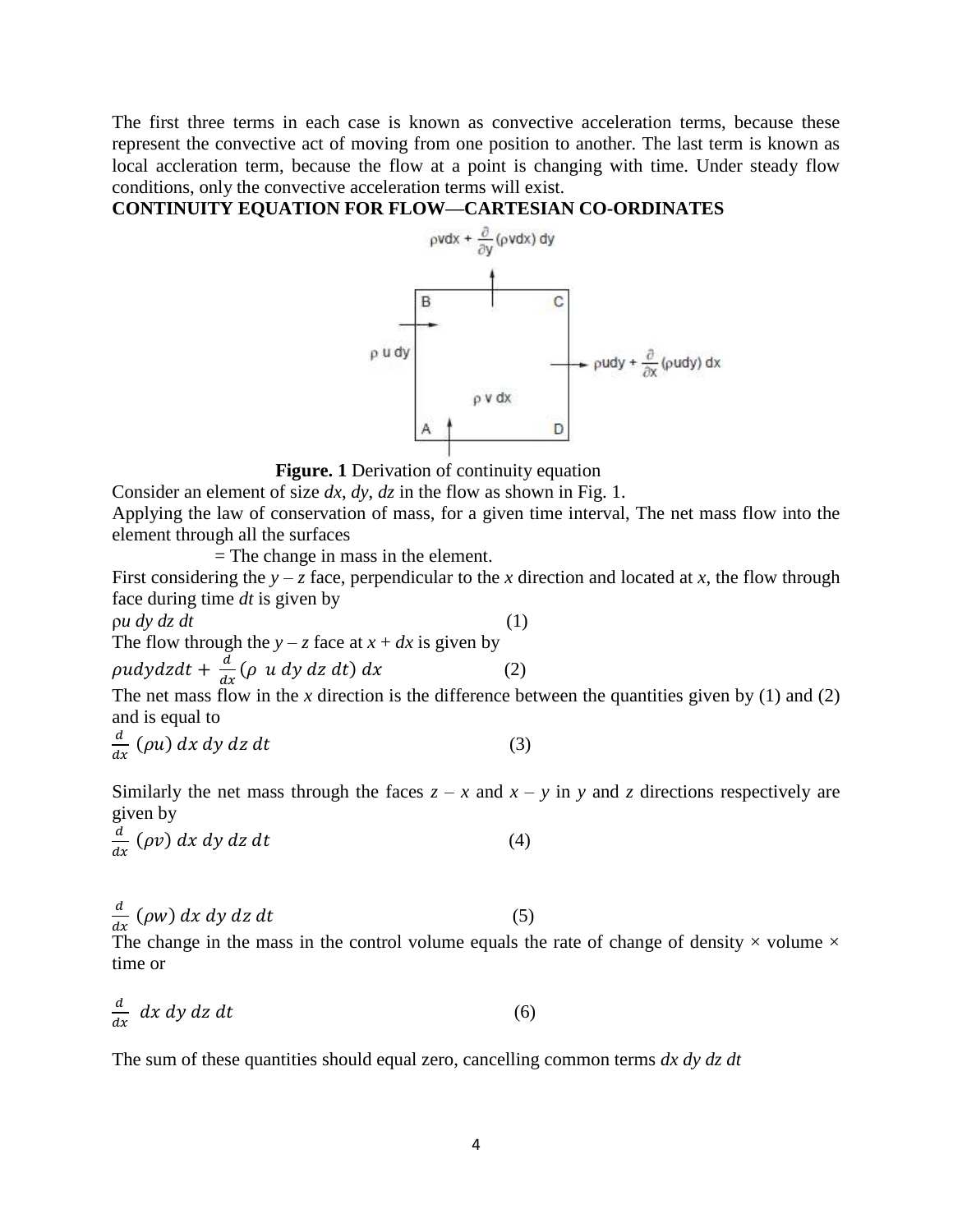$$
\frac{d(\rho u)}{dx} + \frac{d(\rho v)}{dy} + \frac{d(\rho w)}{dw} = \frac{d\rho}{dt} \tag{7}
$$

This is the general equation. For steady flow this reduces to  $d(\rho u)$  $\frac{(\rho u)}{dx} + \frac{d(\rho v)}{dy}$  $\frac{(\rho v)}{dy} + \frac{d(\rho w)}{dw}$  $\frac{\partial w}{\partial w} = 0$  (8)

For incompressible flow this becomes  $\boldsymbol{d}$  $\frac{du}{dx} + \frac{d}{d}$  $rac{dv}{dy} + \frac{d}{dx}$  $\boldsymbol{d}$  $= 0$  (9)

Whether a flow is steady can be checked using this equation when the velocity components are specified. For two dimensional steady incompressible flow, the equation reduces to  $\boldsymbol{d}$  $\frac{du}{dx} + \frac{d}{d}$  $\boldsymbol{d}$  $= 0$  (10)

For one dimensional flow with varying area, the first term of the general equation alone need be considered. For steady flow

$$
\frac{d(\rho u \, dy \, dz)}{dx} = 0 \quad \text{as } dy \, dz = dA. \text{ Integrating } \rho uA = \text{constant. Or}
$$
\n
$$
\rho_1 u_1 A_1 = \rho_2 u_2 A_2 \tag{11}
$$

This equation is used to calculate the area, or velocity in one dimensional varying area flow, like flow in a nozzle or venturi.

#### **IRROTATIONAL FLOW AND CONDITION FOR SUCH FLOWS**

**Irrotational flow may be described as flow in which each element of the moving fluid suffers no net rotation from one instant to the next with respect to a given frame of reference.** In flow along a curved path fluid elements will deform. **If the axes of the element rotate equally towards or away from** each **other, then the flow will be irrotational**. This means that as long as the algebraic average rotation is zero, the flow is irrotational. The idea is illustrated in Fig. 2.

Irrotational

flow :  $\Delta \alpha = \Delta \beta$ 



 **Figure 2** Rotation in Flow

An element is shown moving from point 1 to point 2 along a curved path in the flow field.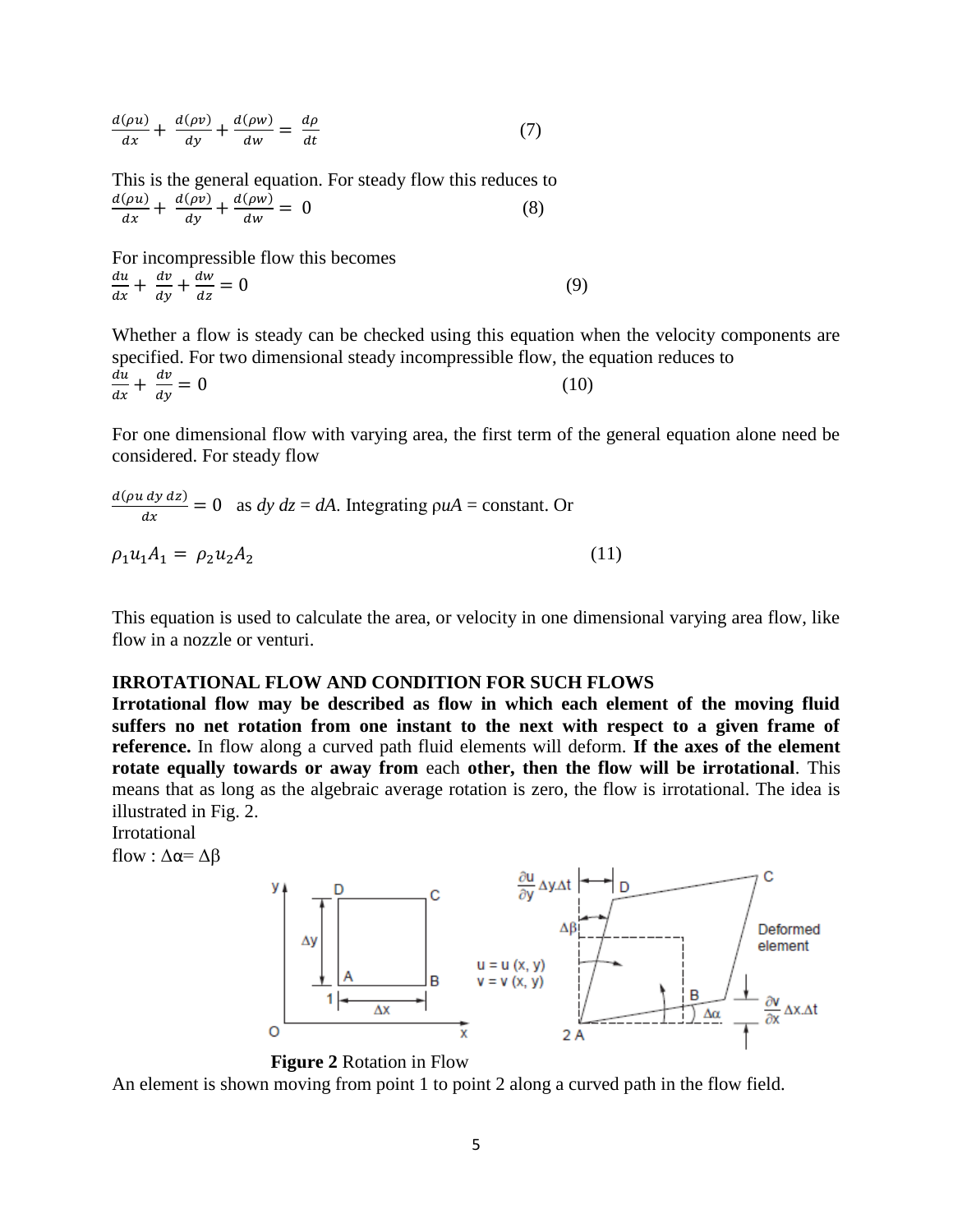At 1 the undeformed element is shown. As it moves to location 2 the element is deformed. The angle of rotation of *x* axis is given by ( $dv/dy$ ).  $\Delta y \Delta t$ . The angle of rotation of *y* axis is given by (d*u*/dy).  $\Delta y$ . $\Delta t$ . (It is assumed that  $\Delta x = \Delta y$ . For irrotational flow, the angle of rotation of the axes towards each other or away from each other should be equal *i.e.,* the condition to be satisfied for irrotational flow is,

$$
\frac{dv}{dx} = \frac{du}{dy} \text{ or } \frac{dv}{dx} - \frac{du}{dy} = 0 \tag{12}
$$

Another significance of irrotational flow is that it is defined by a potential function of the flow described in para 5.15.

In case there is rotation, then the rotation is given by (with respect to the *Z* axis in the case of two dimensional flow along *x* and *y*)

 $\omega_z = (1/2) \left( \frac{dv}{dx} - \frac{du}{dy} \right)$  (13) and  $\omega_z = 0$  for irrotational flow.

#### **CONCEPTS OF CIRCULATION AND VORTICITY**

Considering a closed path in a flow field as shown in Fig.3, circulation is defined as the line integral of velocity about this closed path. The symbol used is  $\Gamma$ 

 $\Gamma = \oint_t u ds = \oint_t u c$ 

where  $dL$  is the length on the closed curve, *u* is the velocity at the location and  $\beta$  is the angle between the velocity vector and the length *dL*. The closed path may cut across several stream lines and at each point the direction of the velocity is obtained from the stream line, as its tangent at that point.



 **Figure. 3.** Circulation in flow

The integration can be performed over an element as shown in Fig. 3 (*b*).

In the cartesian co-ordinate if an element *dx*. *dy* is considered, then the circulation can be calculated as detailed below:

Consider the element 1234 in Fig. 5.3*b*. Starting at 1 and proceeding counter clockwise,

$$
d\Gamma = u dx + [v + (cv/cx)dx]dy - [u + (cu/cy).dy] dx - vdy
$$

 $= [\text{cv}/\text{cx} - \text{cu}/\text{cv}]\,dxdy$  (14)

**Vorticity is defined as circulation per unit area. i.e.,**

Vorticity = circulation per unit area, here area is *dx dy*, so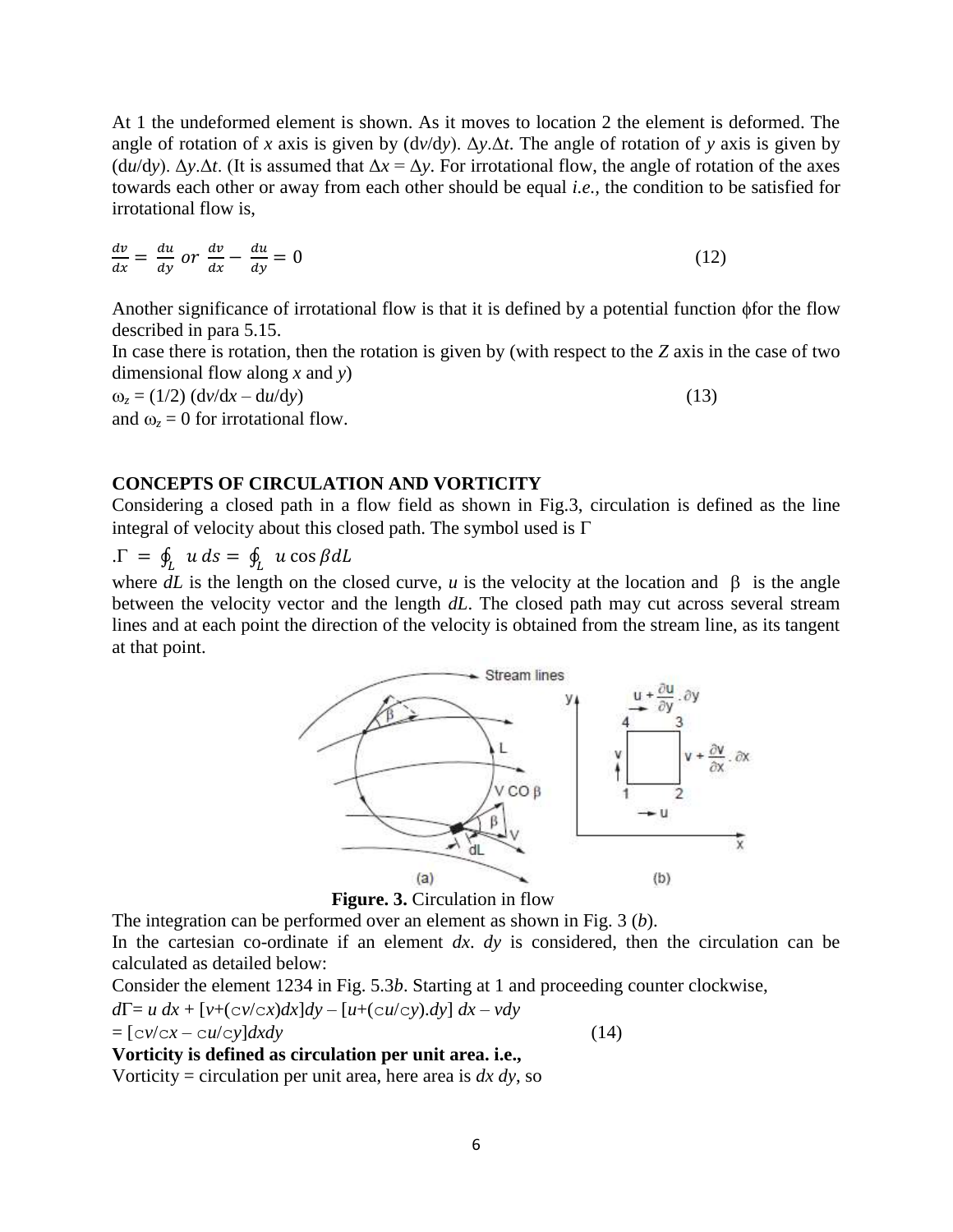Vorticity =  $\frac{d\Gamma}{dxd}$  $\frac{d\Gamma}{dx dy} = \frac{d}{d}$  $\frac{dv}{dx} - \frac{d}{d}$  $\boldsymbol{d}$  (15) For irrotational flow, vorticity and circulation are both zero. In polar coordinates

Vorticity =  $\frac{d}{dx}$  $rac{dv_{\theta}}{dr} - \frac{1}{r}$ r  $\boldsymbol{d}$  $\boldsymbol{d}$  $\boldsymbol{\mathcal{v}}$ r

#### **STREAM LINES, STREAM TUBE, PATH LINES, STREAK LINES AND TIME LINES**

The analytical description of flow velocity is geometrically depicted through the concept of stream lines. The velocity vector is a function of both position and time. If at a fixed instant of time a curve is drawn so that it is tangent everywhere to the velocity vectors at these locations then the curve is called a stream line. Thus stream line shows the mean direction of a number of particles in the flow at the same instant of time. **Stream lines are a series of curves drawn tangent to the mean velocity vectors of a number of particles in the flow. Since stream lines are tangent to the velocity vector at every point in the flow field, there can be no flow across a stream line.**

A bundle of neighbouring stream lines may be imagined to form a passage through which the fluid flows. Such a passage is called a stream tube. Since the stream tube is bounded on all sides by stream lines, there can be no flow across the surface. Flow can be only through the ends. A stream tube is shown diagrammatically in Figure 4. Under steady flow condition, the flow through a stream tube will be constant along the length.

**Path line is the trace of the path of a single particle over a period of time**. Path line shows the direction of the velocity of a particle at successive instants of time. In steady flow path lines and stream lines will be identical.

**Streak lines provide an instantaneous picture of the particles, which have passed through a given point like the injection point of a dye in a flow**. In steady flow these lines will also coincide with stream lines. Path lines and streak lines are shown in Figure 4.



**Figure 4** Stream tube, Path lines and Streak lines

Particles *P*1, *P*2, *P*3, *P*4, starting from point *P* at successive times pass along path lines shown. At the instant of time considered the positions of the particles are at 1, 2, 3 and 4. A line joining these points is the streak line.

If a number of adjacent fluid particles in a flow field are marked at a given instant, they form a line at that instant. This line is called time line. Subsequent observations of the line may provide